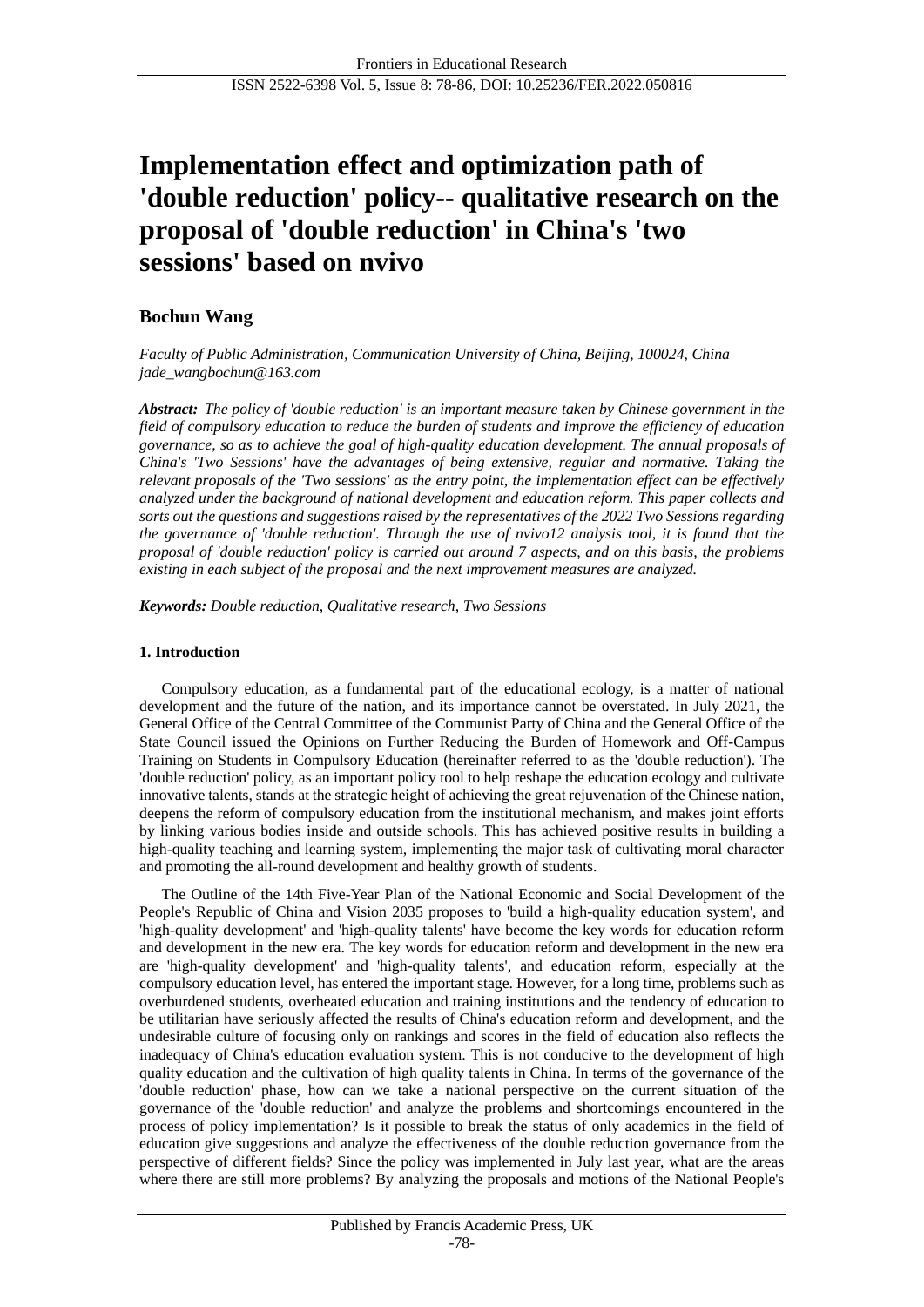Congress and the National People's Congress, this article attempts to summarize the effects of the 'double reduction' in the nine months since its implementation, while efficiently analyzing the shortcomings and loopholes in the implementation of the policy, which will help to complement existing studies.

## **2. Literature Review**

In the nine months since the implementation of the 'double reduction' policy and the successful convening of the 2022 Two Sessions, there have been many academic studies on the 'double reduction' policy. Many of these studies have been conducted from a variety of perspectives, such as focusing on home-school linkages and improving parental anxiety caused by the theatre effect; using policy implementation models to focus on the impact of positive and negative attitudes of different actors in the process of implementing the 'double reduction' policy on the outcome of policy implementation; advocating for better treatment of teachers and reducing their burden, as well as innovative research on the development of certain disciplines, etc.

As the scope of the 'double reduction' policy is limited to the compulsory education stage and the subjects concerned are relatively fixed, the research on 'double reduction' based on the current policy has in fact been almost saturated, however, there are still many scholars who have approached the study from different entry points. For example, by monitoring and analyzing the trend and content of public opinion on the 'double reduction' policy and making recommendations accordingly, Xue Eryong (2021) and others emphasize that the government should continue to give prominence to the 'double reduction' work, make early preparations for possible public opinion and risks, and adjust the policy in a timely manner [1] . Based on stakeholder theory, Xu Bingrue (2022) explores the way out of 'double reduction' by analyzing the game process among the subjects of compulsory education, which makes the relationship between multiple subjects clearer <sup>[2]</sup>; Chen Ling (2022) and others focus on the online mobility of highquality teachers and study the factors influencing teachers' intention to continuously participate in extracurricular online tutoring services from the perspective of expectation value theory<sup>[3]</sup> ; Guo Zhonghua (2022) and others analyze the relationship between 'double reduction' and high-quality development of education from the perspective of critical pedagogy $[4]$ , etc.

The National People's Congress (NPC) and the Chinese People's Political Consultative Conference (CPPCC), as important political arenas for gathering public wisdom, reflecting public opinion and influencing people's livelihood, determine the future direction of national priorities. Both NPC deputies and CPPCC members have the right to make suggestions and criticisms in various fields, and even though NPC motions and CPPCC proposals are produced and handled differently, they are eventually fully discussed and sent to the relevant units for study and processing. By analyzing the proposals and motions of the National People's Congress and the Chinese People's Political Consultative Conference, this article attempts to summarize the effect of the 'double reduction' in the nine months since its implementation, and at the same time gain an efficient insight into the shortcomings and loopholes in the implementation of the policy, which will help to complement existing research and fill in the areas not covered by the proposals and motions.

## **3. Study Design**

## *3.1. Research methodology and Sample presentation*

## *3.1.1. Research Methodology*

This study adopts a qualitative research method, using all materials from the text of the 2022 Two Sessions (CPPCC proposals, NPC motion texts and online news interviews, etc.), combined with a descriptive analysis of them, using the proposals, motions and related reports of the Two Sessions as the starting point, analyzing the proposals made by NPC deputies and CPPCC members in different fields on issues related to 'double reduction', analyzing the implementation of the policy since its implementation nine months ago, and summarizing the opinions and suggestions made by experts from different sectors and fields through visual analysis.

## *3.1.2. Research ideas*

This study attempts to analyze the textual content of the proposals and motions related to the 'double reduction' of the CPPCC members and NPC deputies at the 2022 Two Sessions, using Nvivo 12 software to code the text of all proposals and motions at three levels and visualize the content of the nodes at each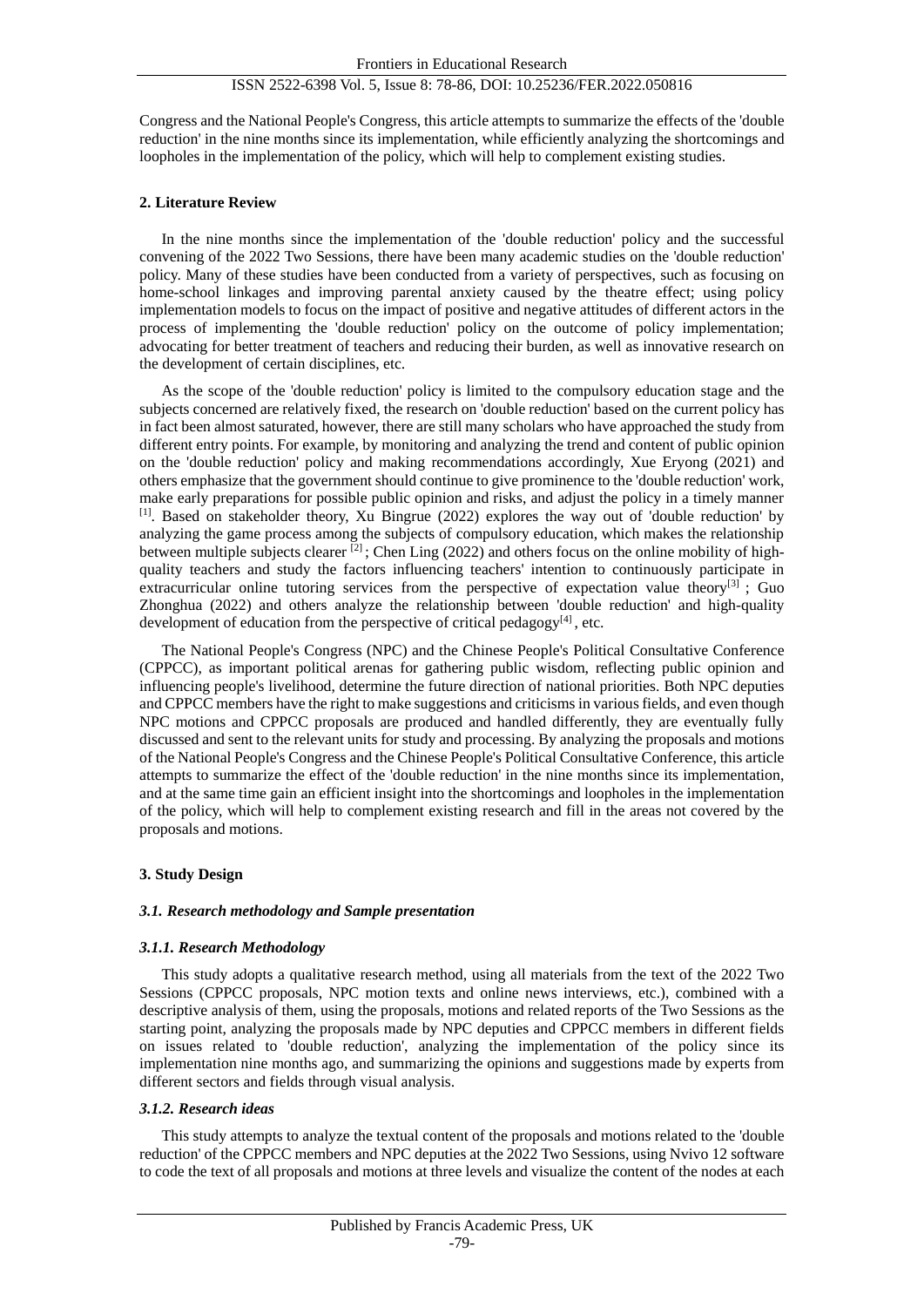# level in a rectangular tree diagram.

# *3.2. Case selection and data collection*

|  |  | Table 1: Basic information about the cases in this paper's casebook (partial) |  |
|--|--|-------------------------------------------------------------------------------|--|
|  |  |                                                                               |  |

| Serial<br>number | People                                                                                                                                                                                                                                                                                                                                                               | Recommendations                                                                                                                                                                                                                                                                                                                                                                                                                                                                                                               | Questions                                                                                                                                                                                                                                                                                                                                                                                                                              |  |
|------------------|----------------------------------------------------------------------------------------------------------------------------------------------------------------------------------------------------------------------------------------------------------------------------------------------------------------------------------------------------------------------|-------------------------------------------------------------------------------------------------------------------------------------------------------------------------------------------------------------------------------------------------------------------------------------------------------------------------------------------------------------------------------------------------------------------------------------------------------------------------------------------------------------------------------|----------------------------------------------------------------------------------------------------------------------------------------------------------------------------------------------------------------------------------------------------------------------------------------------------------------------------------------------------------------------------------------------------------------------------------------|--|
| 1                | Zhu Yongxin, Member of<br>the Standing Committee<br>and Deputy Secretary-<br>General of the National<br>Committee of the Chinese<br>People's Political<br><b>Consultative Conference</b><br>(CPPCC), Vice-Chairman<br>of the Central Committee<br>of the Democratic<br>Progressive Party (DPP)<br>and President of the China<br>Tao Xing Zhi Research<br>Association | Appropriately increase the teacher<br>establishment and strengthen teacher<br>training, 'suggesting that the teacher<br>establishment standards for primary and<br>secondary schools should be adjusted, the<br>teacher-student ratio in primary and<br>secondary schools should be increased,<br>and the total teacher establishment should<br>be appropriately increased'.                                                                                                                                                  | Many frontline teachers are working<br>longer hours than before the 'double<br>reduction' policy, and teachers are<br>working with greater responsibility,<br>faster pace and heavier tasks, and<br>generally report greater mental stress.                                                                                                                                                                                            |  |
| $\overline{c}$   | She Tak Chung, Member<br>of the National Committee<br>of the Chinese People's<br><b>Political Consultative</b><br>Conference and Director of<br>the Hong Kong Federation<br>of Fujian Associations                                                                                                                                                                   | Further amend the nine-year compulsory<br>education law, introduce relevant<br>supporting legal policies, unify the<br>exemption of fees for after-school services<br>at the primary and secondary education<br>levels nationwide, and replace them with<br>central financial transfers and local<br>financial subsidies to achieve the provision<br>of free after-school services                                                                                                                                            | Some parents think that it is<br>unreasonable to charge fees at the<br>primary and secondary levels, which are<br>compulsory; some parents think that<br>after-school service fees will add to the<br>financial burden of parents; and some<br>parents are concerned that some teachers<br>may put the normal teaching content in<br>class after school in order to earn service<br>fees, thus affecting the normal teaching<br>order. |  |
| 3                | Yu Minhong, member of<br>the National Committee of<br>the Chinese People's<br><b>Political Consultative</b><br>Conference and Chairman<br>of New Oriental Education<br>and Technology Group                                                                                                                                                                          | All regions and departments should, in<br>accordance with the spirit of the Opinions,<br>co-ordinate the standardization of<br>supervision, inspection, evaluation and<br>assessment matters, and achieve a<br>reduction of more than 50% in<br>supervision, inspection, evaluation and<br>assessment matters for primary and<br>secondary schools and teachers on the<br>existing basis, and standardize and<br>streamline the filling of various reports.                                                                   | School leaders, management and<br>teachers have to take time out of their<br>teaching schedules to attend or<br>cooperate with a wide range of social<br>work at all levels of government, and<br>teaching and learning, the school's 'main<br>business', sometimes takes a back seat,<br>and many inspections are duplicated.                                                                                                         |  |
|                  |                                                                                                                                                                                                                                                                                                                                                                      |                                                                                                                                                                                                                                                                                                                                                                                                                                                                                                                               |                                                                                                                                                                                                                                                                                                                                                                                                                                        |  |
| 39               | Pi Jianlong, member of the<br>National Committee of the<br><b>Chinese People's Political</b><br><b>Consultative Conference</b><br>and Director of Beijing<br>Jintai Law Firm                                                                                                                                                                                         | We should improve the top-level design of<br>'policy + law', promote special legislation<br>on 'double reduction' and build a rule of<br>law management mechanism. As soon as<br>possible, special laws and regulations on<br>'double reduction' should be introduced,<br>especially regulations on the supervision<br>of out-of-school training institutions, to<br>clarify issues such as the qualifications for<br>setting up out-of-school training<br>institutions and to raise the entry threshold<br>for the industry. | The 'double reduction' policy lacks<br>legislative support and is mostly flexible<br>and short-term in nature                                                                                                                                                                                                                                                                                                                          |  |
| 40               | Qi Mei, NPC deputy and<br>chief research curator of<br>the Capital Museum                                                                                                                                                                                                                                                                                            | Museums should work with schools to<br>develop relevant programmes to provide<br>assistance in place for students to enjoy<br>museum learning. Other public cultural<br>services, meanwhile, can also bring their<br>own strengths into play and interact with<br>schools to provide richer social and<br>educational resources for primary and<br>secondary school students.                                                                                                                                                 | At present, students mainly come to the<br>museum after school to learn, and most<br>have not yet developed a systematic and<br>regular out-of-school programme.                                                                                                                                                                                                                                                                       |  |
| 41               | Wu Minglan, a teacher at<br>the Experimental Primary<br>School in Liupanshui,<br>Guizhou Province, a<br>member of the National<br>People's Congress                                                                                                                                                                                                                  | It is recommended that teachers be.<br>reasonably remunerated for the extra work<br>they do in the context of the 'double<br>reduction' policy, and that a system of<br>rewards and incentives be established for<br>teachers based on the results of their work.                                                                                                                                                                                                                                                             | The implementation of the 'double<br>reduction' policy has reduced the burden<br>of homework on students and solved the<br>problem of parents' difficulties in<br>picking up their children. However,<br>while the burden on parents and children<br>has been reduced, the pressure on<br>teachers has increased.                                                                                                                      |  |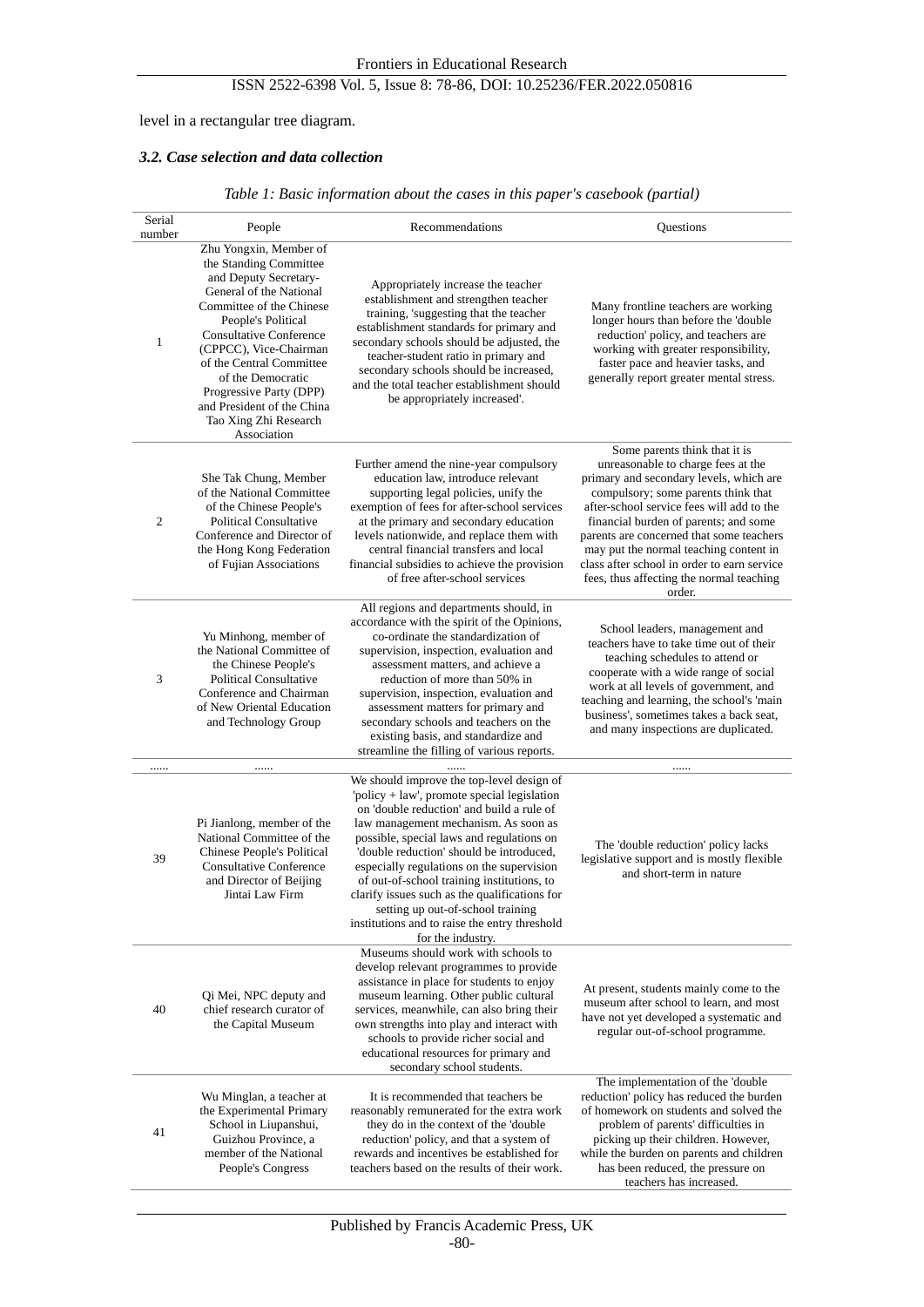To ensure the diversity and completeness of the sample data, the proposals of the National People's Congress and the National Committee of the Chinese People's Political Consultative Conference (CPPCC) in 2022 were selected for their operability and rationality, and the sample size and representativeness of the results were taken into consideration. At the same time, the sample size and representativeness of the results were taken into consideration, and cases involving other sensitive topics and those that were rather empty were removed. 42 cases were finally selected as the case pool for this paper, including 22 proposals from the National People's Congress, 19 proposals from the National Committee of the Chinese People's Political Consultative Conference and one proposal from the Democratic Progressive Party Central Committee. The table below shows some of the cases and their basic information.This study attempts to analyze the textual content of the proposals and motions related to the 'double reduction' of the CPPCC members and NPC deputies at the 2022 Two Sessions, using Nvivo 12 software to code the text of all proposals and motions at three levels and visualise the content of the nodes at each level in a rectangular tree diagram.

#### **4. Research findings and analysis**

#### *4.1. Text analysis based on tertiary coding*

Firstly, the relevant information was extracted according to the content of the proposals and motions, and coded sentence by sentence to form primary nodes; then the primary nodes were categorized to form secondary nodes, in which the basic concerns of the proposals related to 'double reduction' were initially revealed; then the secondary nodes were conceptualized and summarized, resulting in seven root nodes: 'School perspective', 'Parental perspective', 'Government perspective', 'Education and training enterprise perspective', 'Teacher perspective', 'Social participation perspective' and 'Vocational education perspective' (the coding results are shown in Table 2).

| Root Node                              | Total<br>reference<br>points | <b>Secondary Nodes</b>                                                 | Reference<br>points |
|----------------------------------------|------------------------------|------------------------------------------------------------------------|---------------------|
|                                        |                              | optimizing the examination assessment                                  | 4                   |
| School<br>perspective                  | 19                           | Expanding the size and number of school                                | 3                   |
|                                        |                              | Incorporating after-school services into school teaching               | 6                   |
|                                        |                              | Promoting quality in the curriculum                                    | 6                   |
| Parental                               | $\overline{4}$               | Improving parenting thinking                                           | $\overline{c}$      |
| perspective                            |                              | accompanying children scientifically                                   | $\overline{2}$      |
|                                        | 47                           | Cracking down on out-of-school training                                | 11                  |
|                                        |                              | Reducing formalism                                                     | 1                   |
|                                        |                              | Changing exam-oriented education                                       | $\overline{c}$      |
|                                        |                              | Guiding teachers through transformation                                | 3                   |
| Government                             |                              | <b>Upgrading funding</b>                                               | 6                   |
| perspective                            |                              | Implementing departmental responsibilities                             | 8                   |
|                                        |                              | Increasing relevant publicity efforts                                  | 1                   |
|                                        |                              | Applying legal policy safeguards                                       | 14                  |
|                                        |                              | Opening channels for complaints                                        | 1                   |
| <b>Education</b> and                   | 4                            | Developing Internet education and training                             | $\overline{c}$      |
| training enterprise<br>perspective     |                              | Achieving industry self-regulation                                     | 2                   |
|                                        | 45                           | Optimizing the evaluation system                                       | 1                   |
|                                        |                              | Optimizing teacher deployment                                          | 18                  |
| Teacher<br>perspective                 |                              | Improving the treatment of teachers                                    | 21                  |
|                                        |                              | Elevating penalties for non-compliance                                 | 1                   |
|                                        |                              | Increasing the number of teachers                                      | $\overline{4}$      |
| Social                                 | 24                           | Bringing in social resources                                           | 16                  |
| participation<br>perspective           |                              | Engaging social forces                                                 | 8                   |
| Vocational<br>education<br>perspective | 17                           | Stepping up advocacy efforts                                           | 1                   |
|                                        |                              | Broadening the pathway to higher education                             | 3                   |
|                                        |                              | Promoting the exchange of students from general and                    | 3                   |
|                                        |                              | vocational high schools                                                |                     |
|                                        |                              | Blurring of the boundaries of the general and vocational<br>education  | 1                   |
|                                        |                              | Establishing a settlement policy for vocational education<br>graduates | 1                   |
|                                        |                              | Raising the age of diversion                                           | 6                   |
|                                        |                              | Establishing vocational education colleges                             | $\overline{c}$      |
|                                        |                              |                                                                        |                     |

*Table 2: Results of the coding of proposals and motions related to the 'double reduction'*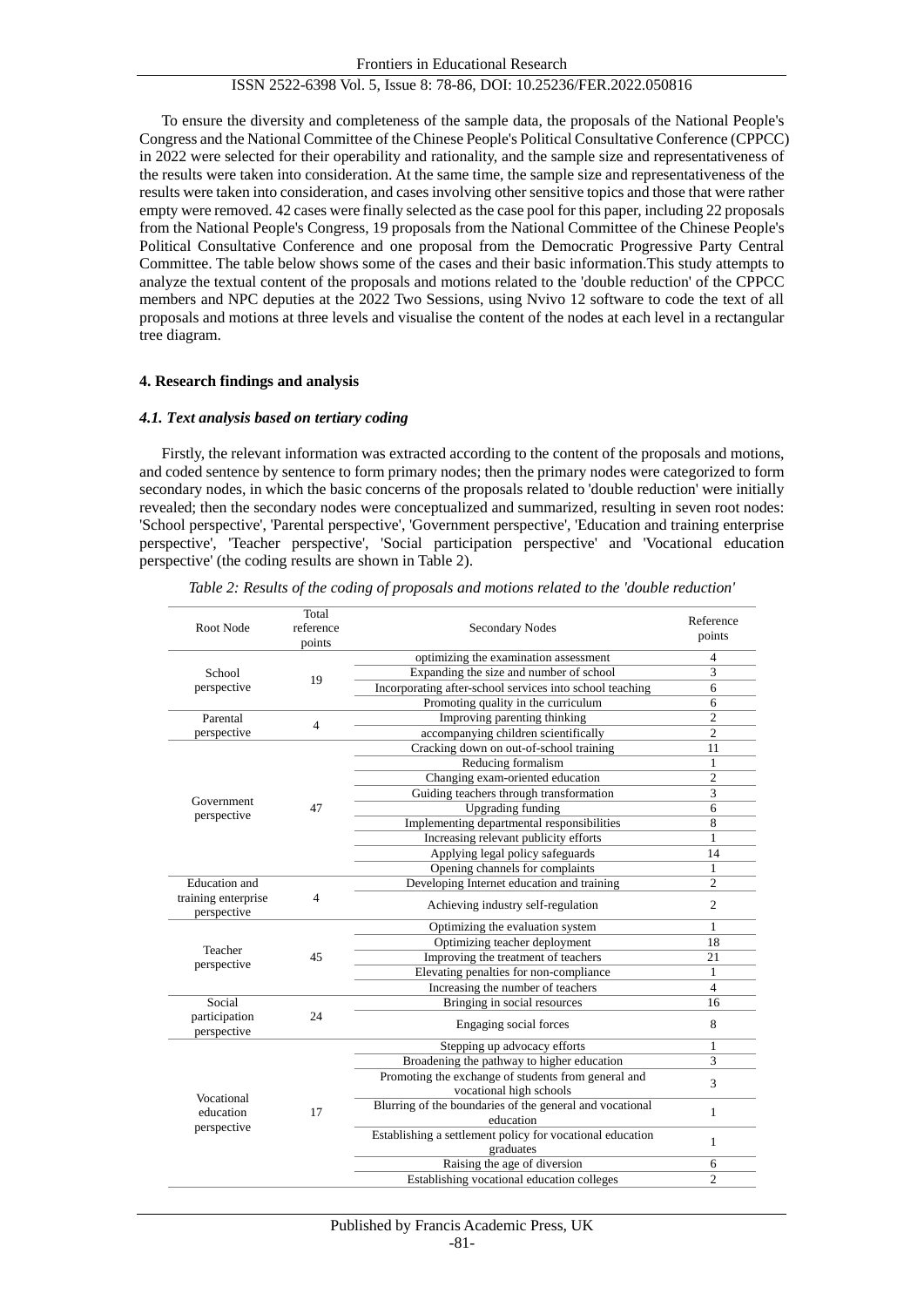The number of reference points represents the frequency of the nodes coded in the proposals and motions. Although there is no quantitative evidence to support that the higher the frequency, the higher the importance of the issue, but it can reflect that the relevant issues receive more attention and vice versa. According to the coding results, there are more relevant contents from the perspective of government, teachers and social participation, among which policy and legal protection, optimizing teacher deployment, improving teachers' treatment and utilizing social resources have received more attention. In the following section, I will visualize and analyze the content of the proposals and motions based on the Treemap formed by nvivo12, using the subjects in the process of implementing the 'double reduction' policy and the representatives' fields as classification criteria.

# *4.2. Visual analysis*

# *4.2.1. Subject as a classification criterion*



*Figure 1: Rectangular tree diagram of main categories and sub-categories*

# *4.2.1.1. Government perspective*

The rectangular tree diagram generated by nvivo12 shows that more than a quarter of the delegates put forward suggestions from the government's perspective, which reveals that there are still shortcomings in our policy and legal protection as well as departmental linkage and financial investment. There is an urgent need to improve the dual top-level design of 'policy + law', especially the 'Regulations on the Management of Out-of-School Education and Training' and other policies and regulations that can help promote the regulation of out-of-school education and training institutions in accordance with the law, it is also necessary to design entry criteria and supervision methods according to the nature and type of institutions, and to strengthen the whole chain of supervision before, during and after the event. Some delegates also mentioned the need to implement a system of annual reports on the quality of education, with governments and schools at all levels regularly announcing the development of education to the community, in order to protect the public's right to information and evaluation. In addition, the delegates were also concerned about strengthening sectoral linkages, calling for the breaking down of geographical, hierarchical and sectoral barriers, the integration and sharing of teaching resources and the formation of joint mechanisms for education enforcement. In fact, all actors are affected by the government's macrocontrol in the process of the 'double reduction' policy reform, so government support is essential in order to make each of them work together to promote quality education development.

## *4.2.1.2. Teacher's perspective*

More than a quarter of the delegates put forward proposals from the perspective of teachers, with the increased pressure on teachers after the 'double reduction' and the inadequate deployment of teachers to support the deepening of the reform being the unanimous view of the delegates. The more popular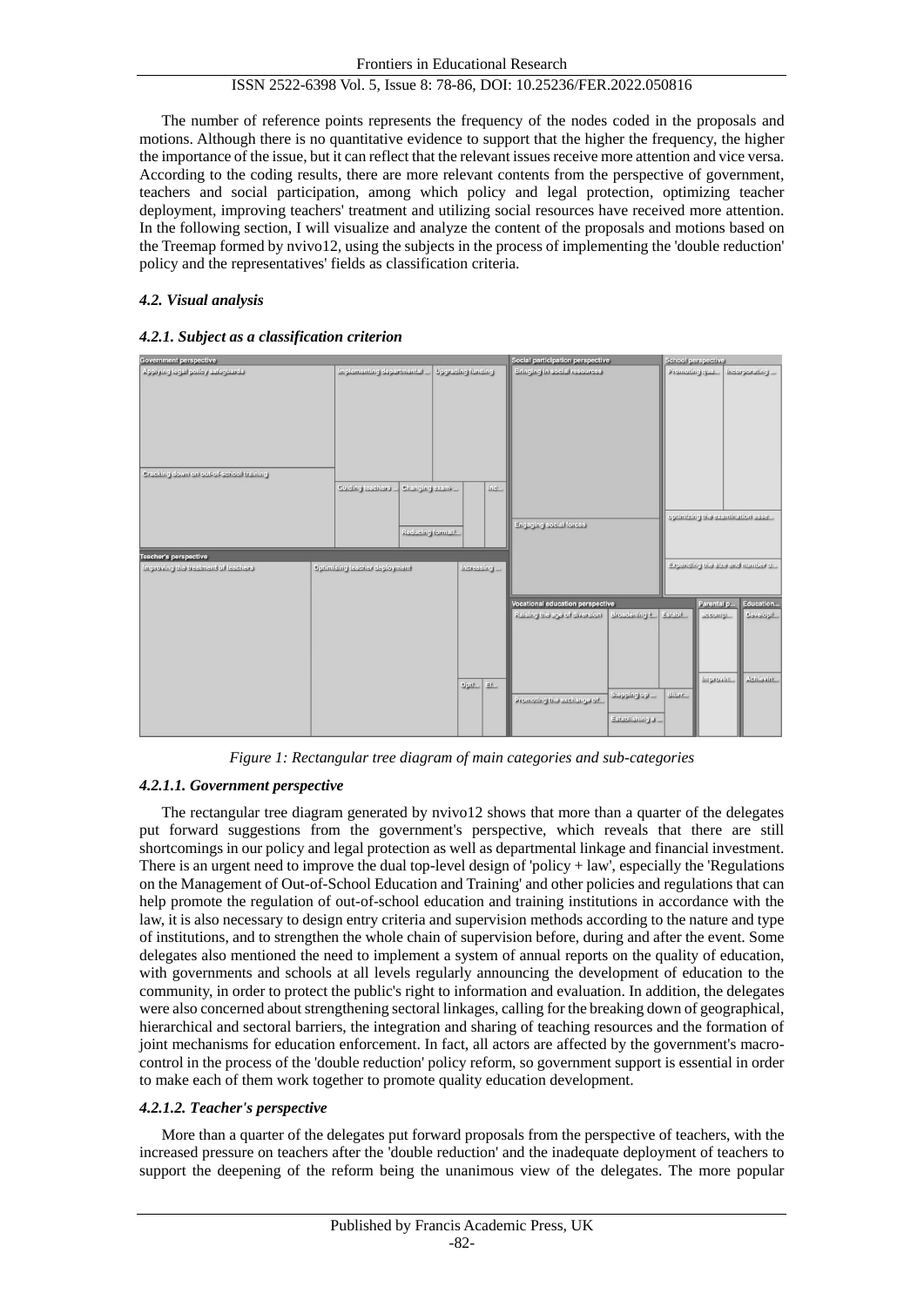proposals included suggesting that the relevant departments could introduce policies to reduce the burden on teachers and provide effective incentive protection through local financial subsidies for teachers' salaries and the establishment of incentive systems based on teachers' work achievements. At the same time, some other representatives proposed to reduce non-teaching teaching and research tasks such as supervision, inspection and evaluation, so that teachers can return to their teaching and education duties, have more time to study teaching content, improve teaching efficiency and quality, respond to the requirements of high-quality development, so that let the reduction of students' burden be truly achieved and effective. Optimizing teacher deployment is also a key concern for delegates, through teacher exchange and rotation, and the provision of quality online courses to achieve dual online and offline supply, promoting equity in education as well as quality and balanced development of education. As teachers are an important part of the 'double reduction' reform, it is important not to favor one over the other by focusing on the burden on students at the expense of the pressure on teachers. Today's policies to improve teachers' salaries and optimize their deployment have not kept pace with those in other areas, and the delegates' call for this comes at the right time.

#### *4.2.1.3. Vocational education perspective*

Vocational education, an area that has received less attention in existing studies, has been the focus of delegates' attention. For a long time, vocational education has not been given much attention as an important way to achieve talent diversion in basic education, which has further led to the educational problem of extreme competition brought about by students in compulsory education in order to advance to key high schools. In my view, without changing the examination as the baton of evaluation, changing the current situation of fierce competition in education can be started from the perspective of vocational education, broadening the path of further education beyond the general secondary school entrance examination, by breaking down institutional barriers, upgrading the status of vocational education, and opening up the channels of vocational education to achieve effective streaming of students. In the context of China's industrial upgrading and the transformation of the manufacturing industry to high-end, the market's demand for highly skilled personnel is getting higher and higher, while students graduating from ordinary universities may not be able to master these core technologies, which also pushes vocational education reform. In fact, during the writing of this article, the 34th meeting of the Standing Committee of the 13th National People's Congress on 20 April voted to adopt the newly revised Vocational Education Law, which has come into effect on 1 May 2022, making it clear for the first time that vocational education has the same importance as general education and specifying that the state encourages the development of a wide range of vocational education. Since then the recognition of vocational education will be steadily increased for some time. At the same time, some of the delegates in the recommendations also mentioned the need for a sound policy of exchange between general and vocational education, so that students have the opportunity to try it out several times and find a point of interest in their studies as well as their careers.

#### *4.2.1.4. Social participation perspective*

The social participation angle includes the use of social resources and the inclusion of social forces, which correspond to the introduction of third parties to join the after-school service through government participation and the attraction of volunteers and other living forces to join the after-school service to alleviate the pressure of other entities. In the perspective of using social resources, many delegates believe that the government and schools have much to offer. After the pressure of after-school tuition is reduced, how to bring in quality social resources to enrich after-school services for students is a key issue for the government and schools to consider. Some delegates believe that schools around the world can be encouraged to make full use of local museums, libraries and other social resources to enrich afterschool services by incorporating traditional culture. This will not only reduce the burden on parents and avoid spending a lot of time and money on after-school training, but will also relieve the pressure on teachers and prevent the pressure previously borne by after-school training institutions from being transferred to schools. In addition to relieving the pressure on teachers and avoiding the transfer of all the pressure on students previously borne by extra-curricular training institutions to teachers, it can also revitalize some of the non-academic extra-curricular training institutions and lead to a healthy transformation of the educational business. In summary, the delegates'suggestions for social participation to help the 'double reduction' reform will effectively build a new pattern of school-led and collaborative education under the premise of government policy and funding. As of this writing, local governments have already taken action, for example, the Education Department of Shandong Province has issued the Notice on Further Standardizing the Involvement of Third Parties in After-school Services, which regulates the types of third-party organizations and evaluation criteria to improve the single channel, lack of content and poor quality of after-school services, and is dedicated to meeting the diverse development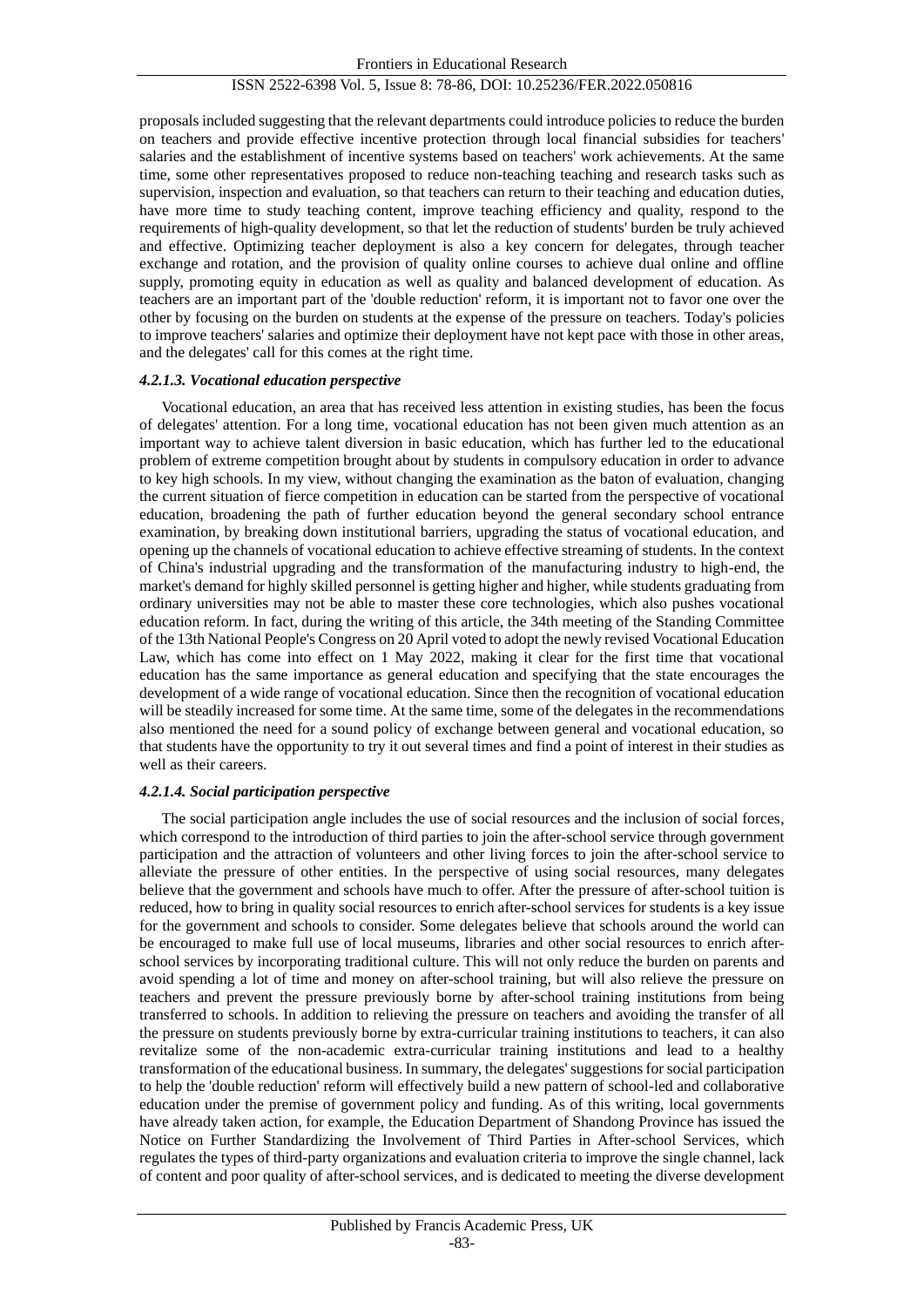of students and enhancing the effectiveness of after-school services.

## *4.2.1.5. School perspective*

Just as the role of government is for teachers, so too is the role of schools in providing support to assist teachers in their teaching, rather than placing additional burdens on them in an administrative way, and this became the general consensus among delegates. From the school perspective, the delegates' suggestions focused on school-led and teacher-implemented measures such as classroom quality improvement, in addition to the construction of new and expanded public compulsory schools to provide space for the promotion of quality and balanced development of compulsory education. A certain number of delegates suggested reducing the pressure burden on teachers from the school perspective, especially the negative impact of form-filling and various formalistic meetings on teachers' energy for teaching and research.

## *4.2.1.6. Parental perspective*

According to the collation of relevant proposals, it was found that there were fewer proposals and motions from the parents' perspective, and only two representatives proposed to improve the conceptual thinking of parenting and accompanying children scientifically from the parents' perspective. In fact, in compulsory education, where the age limit for students is below 16, parents can play a significant and far-reaching role in all aspects of a student's development. In the absence of any change in the use of examinations as a baton for evaluating educational outcomes, parents should be an important target for breaking down the idea of focusing on their children's scores rather than on their children's overall development. At the same time, parents' support is also needed to ensure that vocational education can be positively responded to when laws and regulations are enacted. Therefore, in terms of publicity and guidance, more efforts should be made to reshape the standards of education and lay the foundation for the next stages of reform.

#### *4.2.1.7. Education and training enterprise perspective*

As an important part of the 'double reduction' education reform, the crackdown on education and training institutions has achieved more significant results. In addition to actively transforming the development of Internet-based education, promoting the 'learn first, pay later' model, and organically combining service and supervision, there are also suggestions from delegates to gradually achieve Industry self-regulation, play a leading role in industry associations, strengthen self-management, and take the initiative to assume social responsibility.

## *4.2.2.1. Classification by field of representation*



*Figure 2: Proportional distribution of representative areas*

An analysis of the delegates' fields shows that the relevant delegates are mainly located in three fields: government party (this suggests that these representatives are making recommendations based on their status as government officials or party members), higher education and compulsory education. The fact that the representatives from the government and parties generally made proposals in multiple areas, rather than focusing on one or a few areas, is a direct reflection of the general concern of the government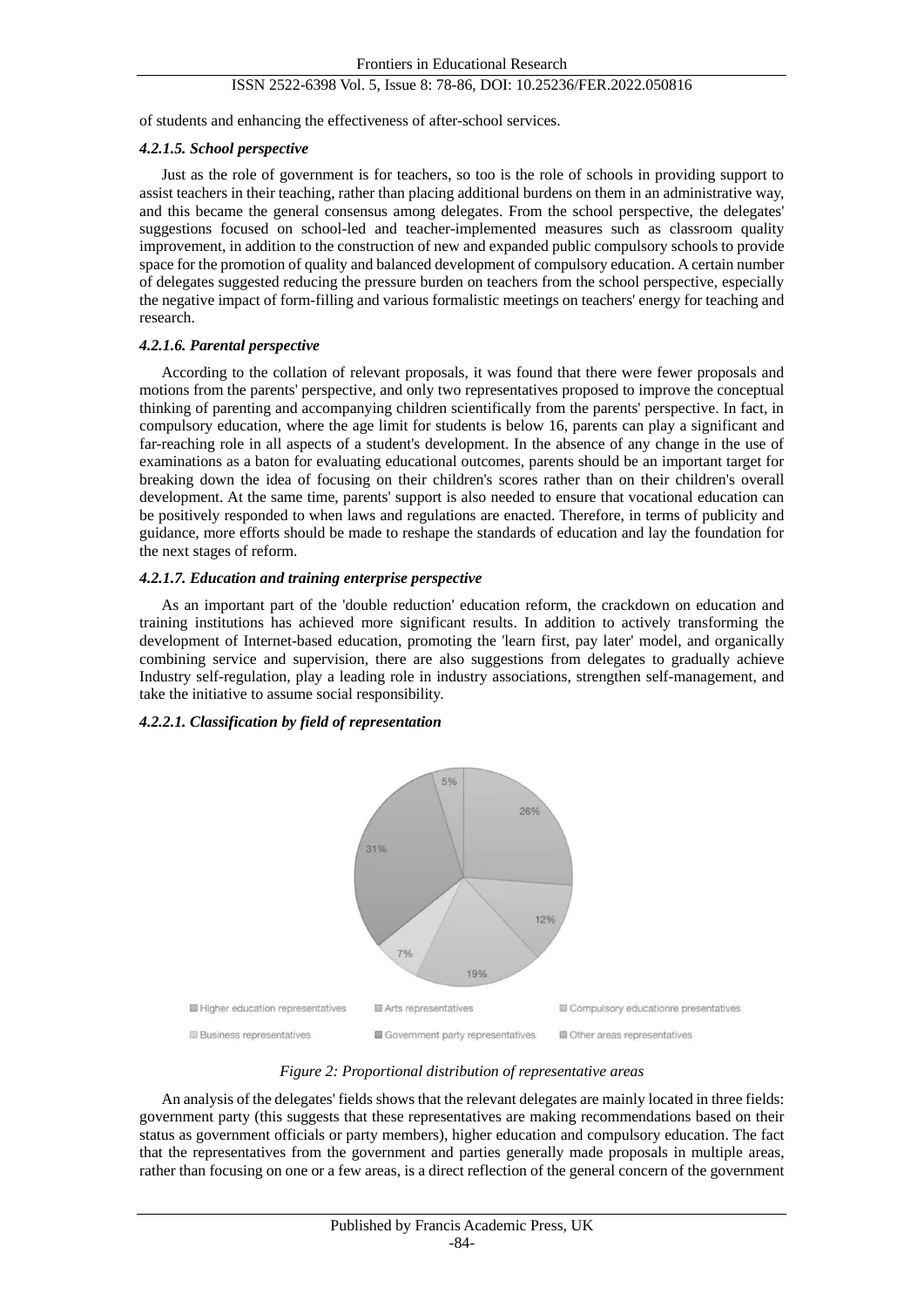party representatives for the relevant areas. Although many of the proposals still have issues such as the need for further refinement, they have provided a way forward for subsequent reforms in the relevant areas. The proportion of higher education representatives in the education sector and those from the compulsory education was less than 50%, with university teachers, as experts in the field of education, being in a better position to provide more far-sighted advice on basic education, especially compulsory education, by considering the needs of higher education. In fact, during the coding process, it is found that the suggestions of the representatives from compulsory education generally focused on the most important areas of the 'double reduction' reform, such as focusing on the teachers' perspective and increasing the introduction of social resources. The importance attached to their proposals is therefore extremely necessary and should be the main basis for subsequent measures. Delegates from the arts sector generally focused on how to enrich the content of after-school services and made reasonable suggestions from their respective fields in terms of introducing social resources and promoting Chinese fine traditional culture, which also provides a direction for promoting the fine traditional culture and developing public cultural services.

#### **5. Research Outlook**

After a comprehensive analysis of the proposals and motions of the Two Sessions, the basic subjects and opinions have been more fully focused and discussed, especially from the perspectives of policy and law, teachers and social participation, and a wider consensus has been formed. Based on these conclusions, the following section will propose recommendations for the subsequent 'double reduction' education governance reform from several perspectives that are more meaningful and have more room for improvement.

#### *5.1. Promoting cross-district sharing of teaching resources*

Due to the broad scope of the Two Sessions, some of the proposals lack the value to be widely promoted, especially the construction of after-school services based on local characteristics, which are difficult to be replicated in other regions due to geographical and resource constraints, so the vigorous promotion of online education and the introduction of third-party after-school services through government support are measures that should be implemented as soon as possible, which can improve the imbalance of educational resources between regions in the short term, provide high-quality afterschool services for students in compulsory education in underdeveloped areas, and reduce the pressure on teachers.

#### *5.2. Break the ranking orientation of examination scores*

With the exception of the vocational education reform, the other 'double reduction' related policies do not in essence change the pressure on schools, students and parents who are involved in the 'double reduction' due to the orientation of examination rankings. The relevant stakeholders seem to have formed a consensus to reduce the burden of primary and secondary school students, but once the rules are not observed by a small number of people, the balance that has been maintained is in danger of being broken, and in addition to this there will be all sorts of subject-based tuition classes hidden in the shadows, which will inevitably result in more effort and money being spent by some parents.

## *5.3. Promoting re-employment of unemployed employees*

The follow-up of the employees of out-of-school training institutions is not perfect, as a large number of employees lost their jobs overnight due to the 'double reduction', and the relevant departments have not yet formed a concerted effort to absorb the surplus of unemployed people in the human resources market due to the withdrawal of capital from teaching and training institutions. Reform is bound to come at a price, but how to achieve a soft landing for subject-based training institutions in compulsory education, and whether the relevant employees can be transformed in an orderly manner are issues that still need to be resolved, and how to make the relevant interests properly dealt with from a policy perspective should receive further attention.

## *5.4. Strengthening policy and legal guidance support*

With the successful conclusion of the National People's Congress, the proposals of the delegates have